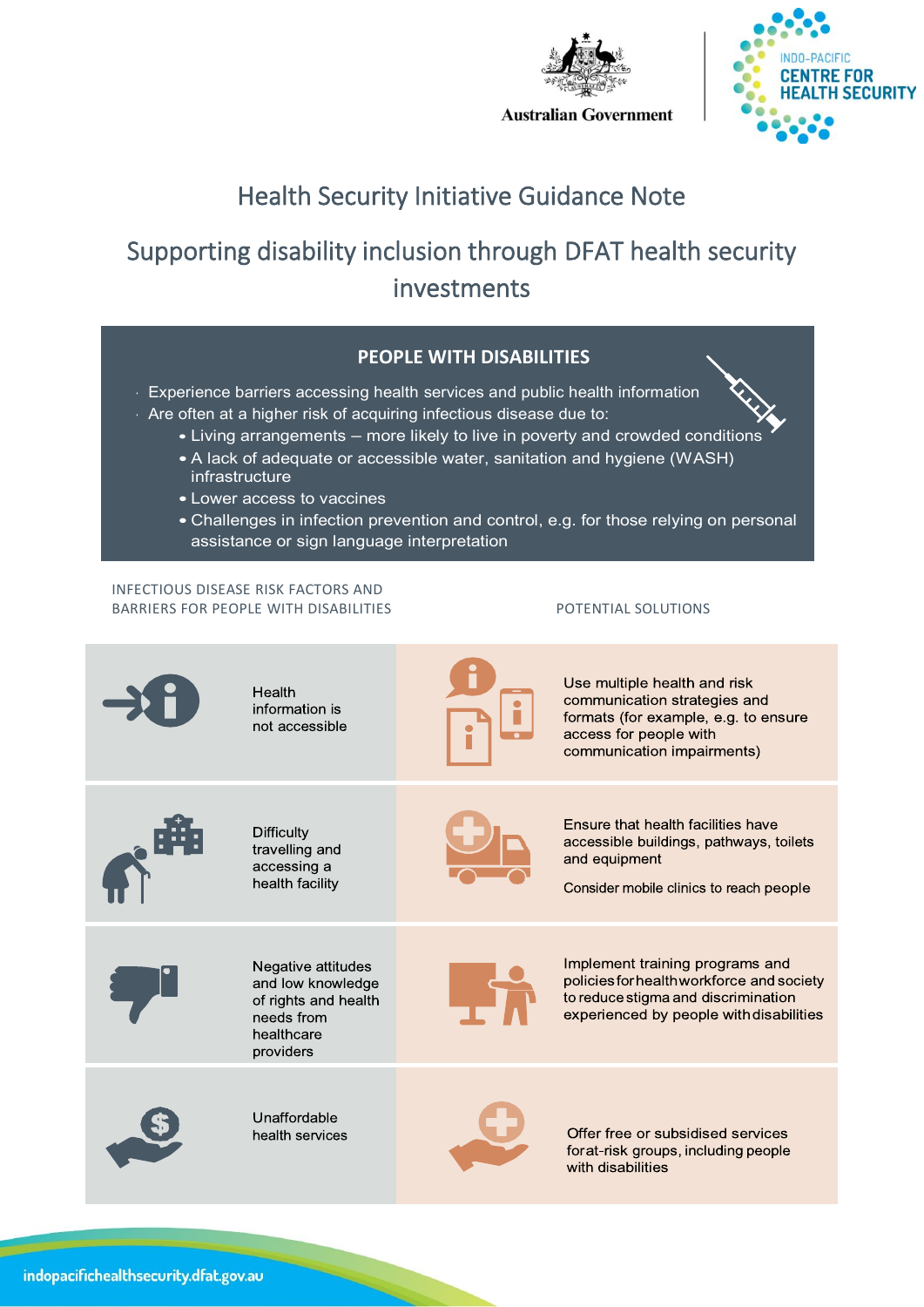Disability inclusion is a cross-cutting priority for investments under DFAT's Health Security Initiative (HSI) and the broader aid program. People with disabilities are the largest and most disadvantaged minority in the world. Women and girls with disabilities experience multiple disadvantages resulting from the interplay between poverty and discrimination (based on gender and disability).<sup>1</sup>This guidance note on disability inclusion in DFAT's health security investments has been developed to assist DFAT program managers and implementing partners ensure projects in the region are contributing to greater health outcomes for people with disabilities. For more information about disability inclusion in DFAT's investments, see DFAT's disability inclusion strategy [Development for](https://www.dfat.gov.au/sites/default/files/development-for-all-2015-2020.pdf)  [All](https://www.dfat.gov.au/sites/default/files/development-for-all-2015-2020.pdf) (in place until 2021) and [Good Practice Note.](https://www.dfat.gov.au/sites/default/files/disability-inclusive-development-guidance-note.pdf)

## Checklist for disability-inclusive health security programs

This checklist identifies opportunities for disability inclusion across the program cycle and should be adapted to your project's context.

| <b>KEY GUIDING QUESTIONS</b>                                                                                                                                                                                                                                                                                                                                                                                                                                                                                                                                                                                                                                                                         |                                                                                                                                                                                                                                                                                                                                                                                                                                                                                                                                                                                                                                                                                                                                                                                                                                                                                                                                                                                  |
|------------------------------------------------------------------------------------------------------------------------------------------------------------------------------------------------------------------------------------------------------------------------------------------------------------------------------------------------------------------------------------------------------------------------------------------------------------------------------------------------------------------------------------------------------------------------------------------------------------------------------------------------------------------------------------------------------|----------------------------------------------------------------------------------------------------------------------------------------------------------------------------------------------------------------------------------------------------------------------------------------------------------------------------------------------------------------------------------------------------------------------------------------------------------------------------------------------------------------------------------------------------------------------------------------------------------------------------------------------------------------------------------------------------------------------------------------------------------------------------------------------------------------------------------------------------------------------------------------------------------------------------------------------------------------------------------|
| Consult and actively engage with people<br>1.<br>with disabilities throughout the program<br>and/or research cycle.<br>This is an important first step to strengthen<br>disability inclusion. Engaging people with<br>disabilities and their representative<br>organisations is a core principle of the<br>Australian Government's approach to<br>disability-inclusive development. People with<br>disabilities are experts in their own lives and<br>can help ensure your efforts to improve access<br>are relevant and practical. For more<br>information about participation of people with<br>disabilities see the CBM & DFAT resource on<br>DPO engagement and the Plan & CBM Practice<br>Note. | Have efforts been made to ensure community<br>$\bullet$<br>consultations are inclusive and accessible (e.g.<br>accessible locations, convenient times, and providing<br>sign-language interpreters)?<br>Has local understanding of disability been identified<br>through the consultations and reflected in relevant<br>program activities?<br>Are people with disabilities and their representative<br>٠<br>organisations (DPOs) <sup>2</sup> involved in health security<br>programs? For example, consulted during program<br>design, involved in evaluations.<br>Have diverse perspectives from people with<br>٠<br>disabilities been sought?<br>For example, the needs of women, children, older<br>people, and people with diverse impairments.<br>Have organisational policies been reviewed to<br>$\bullet$<br>ensure they do not exclude people with disabilities<br>from working within services and programs, and<br>include provisions for reasonable accommodation? |
| <b>Ensure that public health information</b><br>2.<br>and communications produced by your<br>project/program are in formats that are<br>accessible to all                                                                                                                                                                                                                                                                                                                                                                                                                                                                                                                                            | Has public health information been provided in a<br>$\bullet$<br>variety of accessible formats and channels? For<br>example, in large print and in Braille (where<br>appropriate), use of clear and simple language and<br>images, sign language interpreters used in                                                                                                                                                                                                                                                                                                                                                                                                                                                                                                                                                                                                                                                                                                            |

 $1$  Globally, just over one billion people (15 per cent of the global population) have a disability. About 70 per cent (690 million) of these live in the Asia Pacific region. Women comprise around 75 per cent of people with disabilities in low and middle-income countries. Compared to men without disabilities, women with disabilities are three times more likely to have unmet needs for health care, three times more likely to be illiterate; two times less likely to be employed; and two times less likely to use the internet (sources: World Bank and WHO, World Report on Disability, 2011, p.261 and UN Disability Inclusion Strategy 2019; UN Enable, Factsheet on Persons with Disabilities; UN Flagship Report on Disability and Development 2018, Realization of the Sustainable Development Goals by, for and with Persons with Disabilities – se[e https://social.un.org/publications/UN-Flagship-Report-Disability-Final.pdf\)](https://social.un.org/publications/UN-Flagship-Report-Disability-Final.pdf),

<sup>&</sup>lt;sup>2</sup> Disabled People's Organisations (DPOs) are organisations that are representative of people with disabilities. They are run by and for people with disabilities. Their existence is encapsulated by the slogan of the disability movement, 'nothing about us without us'.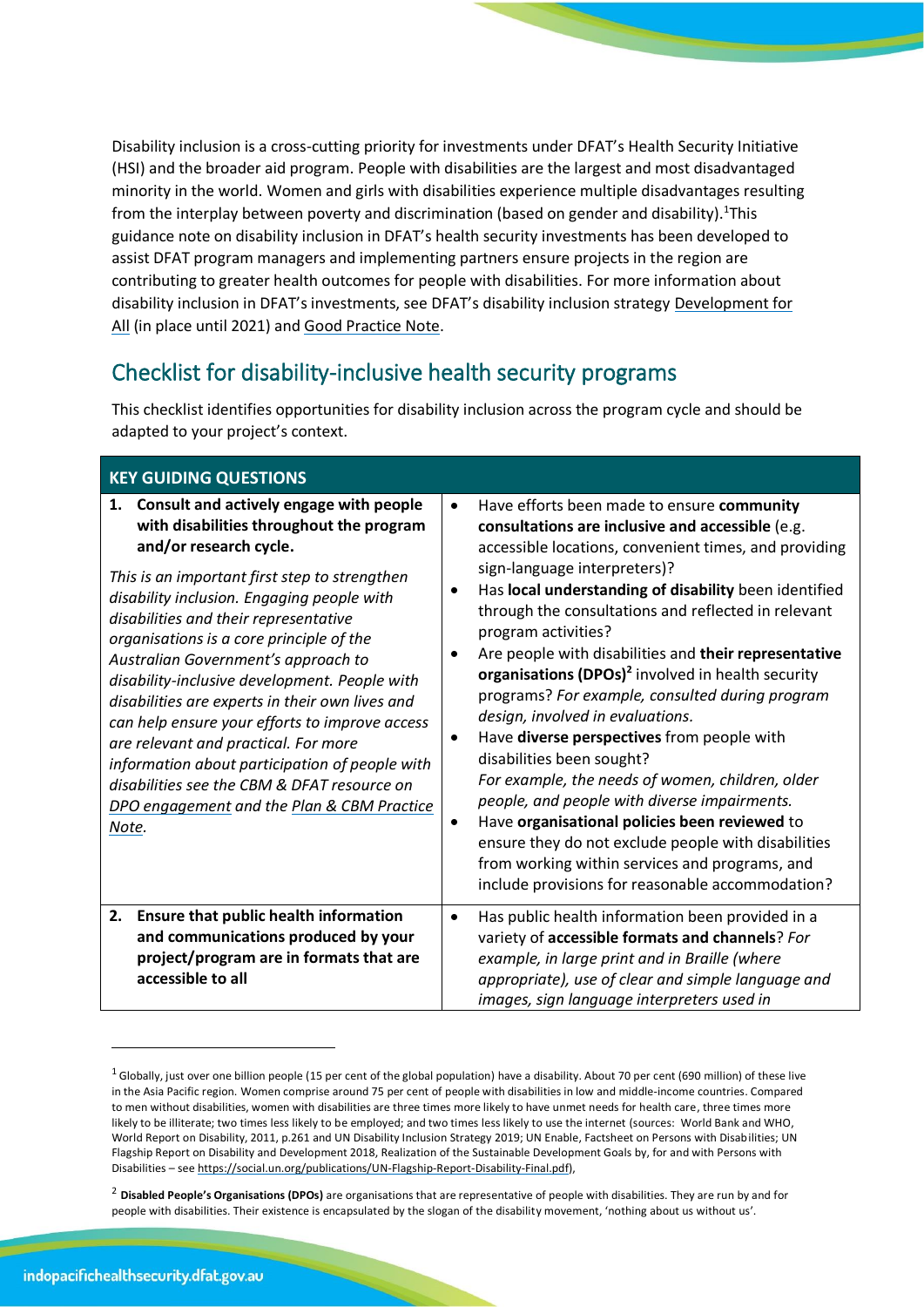| <b>KEY GUIDING QUESTIONS</b>                                                                                                                                                                                                                                                                                                                                                                                                                                                                                                                                                                                                                                                                                                                                                                                                   |                                                                                                                                                                                                                                                                                                                                                                                                                                                                                                                                                                                                                                                                                                                                                                                                                                              |
|--------------------------------------------------------------------------------------------------------------------------------------------------------------------------------------------------------------------------------------------------------------------------------------------------------------------------------------------------------------------------------------------------------------------------------------------------------------------------------------------------------------------------------------------------------------------------------------------------------------------------------------------------------------------------------------------------------------------------------------------------------------------------------------------------------------------------------|----------------------------------------------------------------------------------------------------------------------------------------------------------------------------------------------------------------------------------------------------------------------------------------------------------------------------------------------------------------------------------------------------------------------------------------------------------------------------------------------------------------------------------------------------------------------------------------------------------------------------------------------------------------------------------------------------------------------------------------------------------------------------------------------------------------------------------------------|
| People with disabilities frequently experience<br>difficulties obtaining essential information on<br>disease prevention and control due to<br>inaccessible communication formats, and<br>barriers to communication during interactions<br>with health personnel. This can be caused by<br>negative staff attitudes or lack of knowledge<br>about how to communicate with people with<br>disabilities.                                                                                                                                                                                                                                                                                                                                                                                                                          | community meetings and in public health<br>announcements, captioning providing in videos,<br>accessible online content, telephone and web chat<br>hotlines.<br>Have people with disabilities and DPOs been<br>$\bullet$<br>consulted on accessibility of communication<br>material?<br>Are DPOs engaged to ensure communications are<br>٠<br>reaching people with disabilities, their families, and<br>caregivers of people with disabilities?                                                                                                                                                                                                                                                                                                                                                                                               |
| Ensure that any training for health<br>3.<br>workers and other staff provided through<br>your project/program addresses<br>disability inclusion<br>Negative attitudes have a serious impact on<br>the level of access and quality of health care<br>for people with disabilities. For example,<br>health workers may be less likely to advise<br>parents of children with disabilities about<br>vaccinations, and families and communities<br>may be less likely to seek health initiatives for<br>people with disabilities. Training health,<br>program staff, and managers is an effective<br>way to increase awareness of disability.<br>Training should cover introductory concepts (a<br>rights-based approach, barriers to<br>participation etc.) as well as content<br>specifically relating to disability inclusion in | Has a training needs assessment regarding disability<br>٠<br>knowledge, attitudes, expertise and skills amongst<br>staff been undertaken and a plan developed to<br>address gaps?<br>For example, disability training incorporated in<br>induction processes; annual training and capacity<br>building activities.<br>Is there a plan to partner with people with<br>٠<br>disabilities and DPOs to deliver training on disability<br>inclusion for staff?<br>Is there opportunity to mainstream disability<br>٠<br>inclusion into other training delivered through the<br>project/program?<br>Have there been efforts to advocate for training on<br>٠<br>disability to be integrated into curriculum and<br>accreditation requirements for health workers<br>(including doctors, nurses, lab technicians, and<br>community health workers)? |
| their program.<br><b>Embed disability in health information</b><br>4.<br>management and surveillance systems (if<br>and where relevant)<br>When disability data is collected, data can be<br>disaggregated to understand the health needs<br>for people with disabilities compared to the<br>broader population, and to what extent people<br>with disabilities are accessing health security<br>programs, for example vaccination programs.                                                                                                                                                                                                                                                                                                                                                                                   | Where feasible, is disability data being collected and<br>$\bullet$<br>analysed using best-practice approaches (such as the<br><b>Washington Group Questions -WGQs<sup>3</sup>)</b> , and is<br>information being used to disaggregate data and<br>inform decision-making?<br>Is data also able to be disaggregated by other<br>$\bullet$<br>demographic factors including sex and age to help<br>understand the needs and access of sub-groups of<br>the populations?<br>Has qualitative information been collected to<br>$\bullet$<br>strengthen understanding of barriers to access and<br>the needs of people with disabilities?                                                                                                                                                                                                         |

<sup>3</sup> The **WGQs emphasise functional limitations**, engages the person themselves in reporting their situation, avoids using the term "disability" which can be stigmatising and is understood differently across different context/cultures; and can be asked by any staff (doesn't have to be medical/health staff).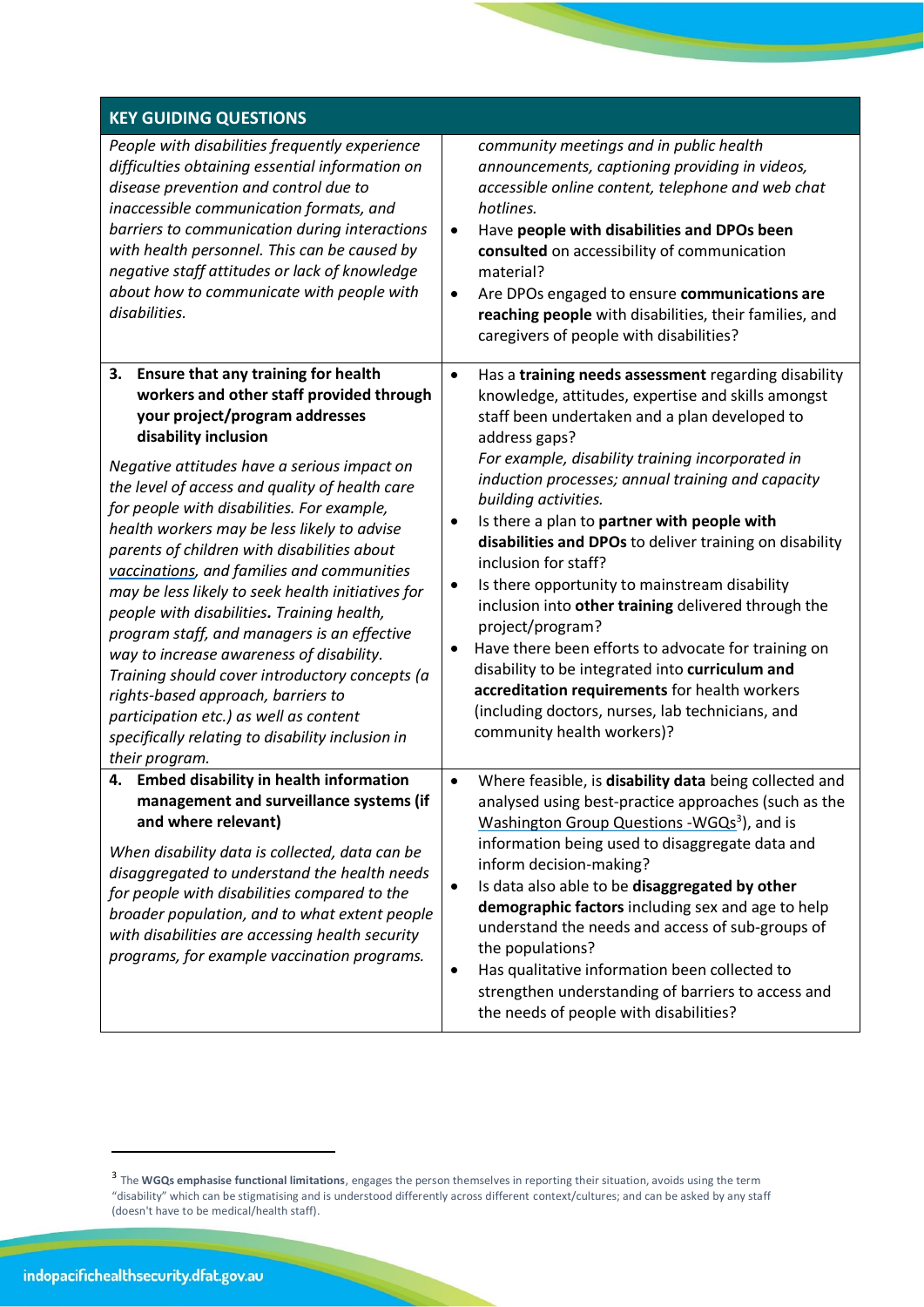### Disability inclusion in practice – applied health research

To ensure people with disabilities are not excluded from participating in research, both as participants and as members of research teams, researchers should consider inclusion across the research cycle:

- During planning, identify and address barriers to participation in planning processes; partner with local DPOs; and budget for reasonable accommodation and accessible communications;
- During research design, identify barriers to inclusion in the research (e.g. sampling approaches, inclusion/exclusion criteria);
- Do the research questions, research design include analysis of the research topic from the perspective of people with a disability?
- During implementation, ensure participant recruitment and data collection methods and information are fully accessible;
- In dissemination, ensure that research findings are shared with partner organisations, local communities, and the wider research community in accessible formats; and that people with disabilities are acknowledged and credited.
- For more information about disability inclusion in research and evaluation, see the Research for Development Impact Network resource [Research for all: Making Research Inclusive of](https://rdinetwork.org.au/resources/inclusive-research-and-evaluation/)  [People with Disabilities.](https://rdinetwork.org.au/resources/inclusive-research-and-evaluation/)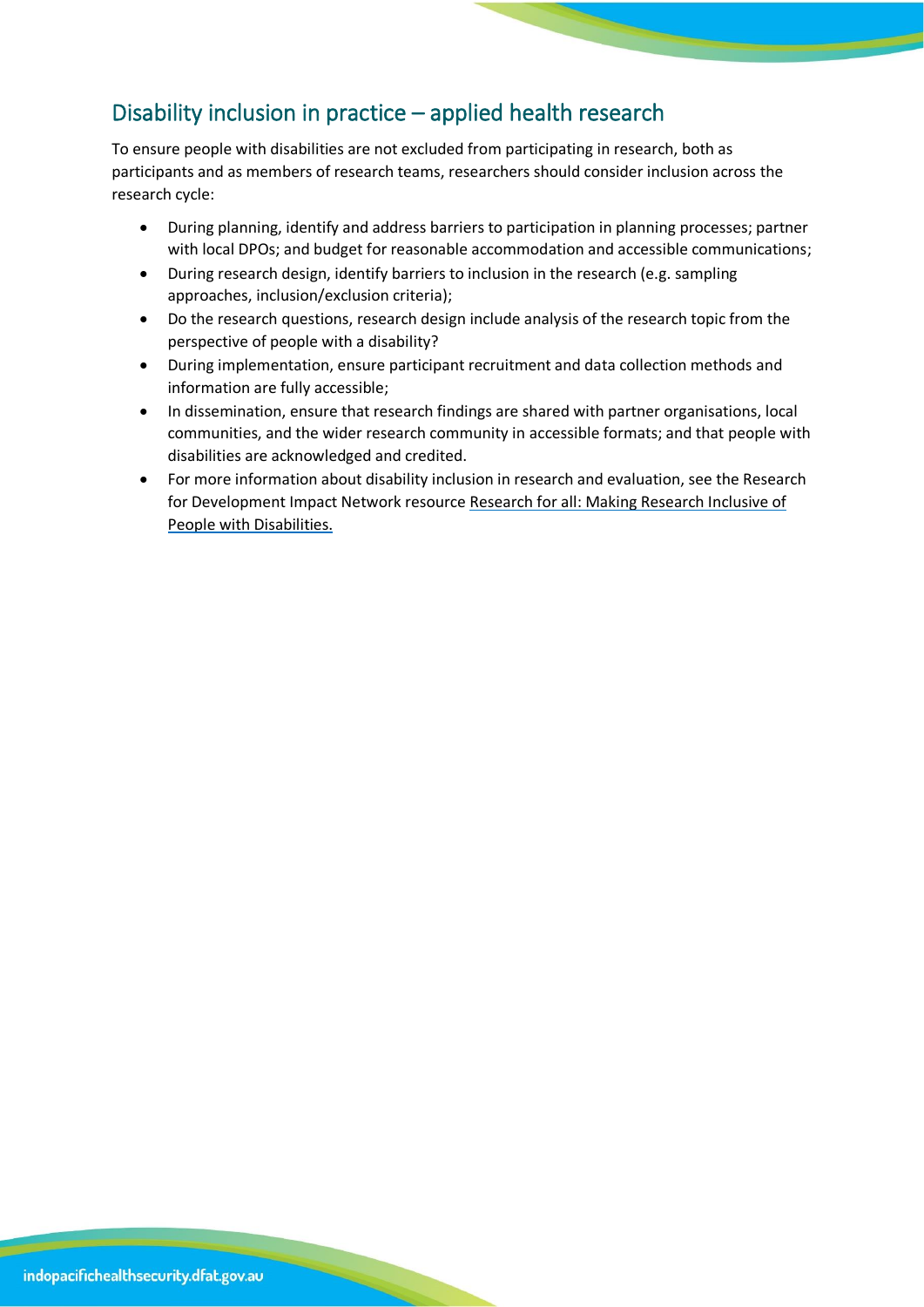### Disability-inclusive monitoring, evaluation and learning

Activities to promote disability inclusion in HSI-funded programs need to be monitored and reported as part of regular progress reporting to the Centre for Health Security. While it may not be relevant or possible for all program activities to address disability inclusion, activities where this is possible need to be actively identified and corresponding indicators included in a program's Monitoring, Evaluation and Learning Framework (MELF).

Examples of output and outcome indicators that may be incorporated and adapted are provided in the table below. These come from the HSI's Performance Assessment Framework (PAF) and other sources. Periodic reflection and lessons learnt workshops conducted by programs could consider the results reported against the disability inclusion indicators and how these could be improved.

| <b>HSI program</b><br>activity area                                  | <b>Output indicators</b>                                                                                                                                                                                                                                                                                                                                                                                                                    | <b>Outcome indicators</b>                                                                                                                                                                                                                            |
|----------------------------------------------------------------------|---------------------------------------------------------------------------------------------------------------------------------------------------------------------------------------------------------------------------------------------------------------------------------------------------------------------------------------------------------------------------------------------------------------------------------------------|------------------------------------------------------------------------------------------------------------------------------------------------------------------------------------------------------------------------------------------------------|
| Data to inform<br>decision-<br>making $/$<br>operational<br>research | Consultations to inform developing national policies and guidelines are<br>inclusive and accessible of persons with disabilities (included targeted<br>consultations where appropriate)<br>Operational research includes people with disabilities as decision-<br>makers and participants in all relevant the stages of the research cycle<br>Operational research includes data collection approaches that are<br>inclusive and accessible | Evidence that national policies and guidelines<br>consider the needs of people with disabilities                                                                                                                                                     |
| <b>Medical</b><br>products                                           | Target product profiles include due consideration for end-users with<br>disabilities<br>Training and mentoring in improvements in national regulatory<br>authority (NRA) business systems and processes includes content on<br>disability inclusion, where relevant                                                                                                                                                                         | Evidence that product development is informed by,<br>and responsive to, the needs of people with disability<br>Evidence that improvements to NRA business<br>systems and processes incorporate the needs of<br>people with disability where relevant |
| <b>Infection</b><br>prevention &<br>control                          | Program has conducted consultations with people with disabilities<br>during response planning to ensure their needs are considered<br>Communications for prevention and control are provided in a range of<br>formats to ensure accessibility<br>Program has shown consideration of accessibility of prevention<br>methods (for example, advocacy for accessible WASH facilities)                                                           | Evidence that infection prevention and control<br>activities consider the needs of people with<br>disabilities                                                                                                                                       |